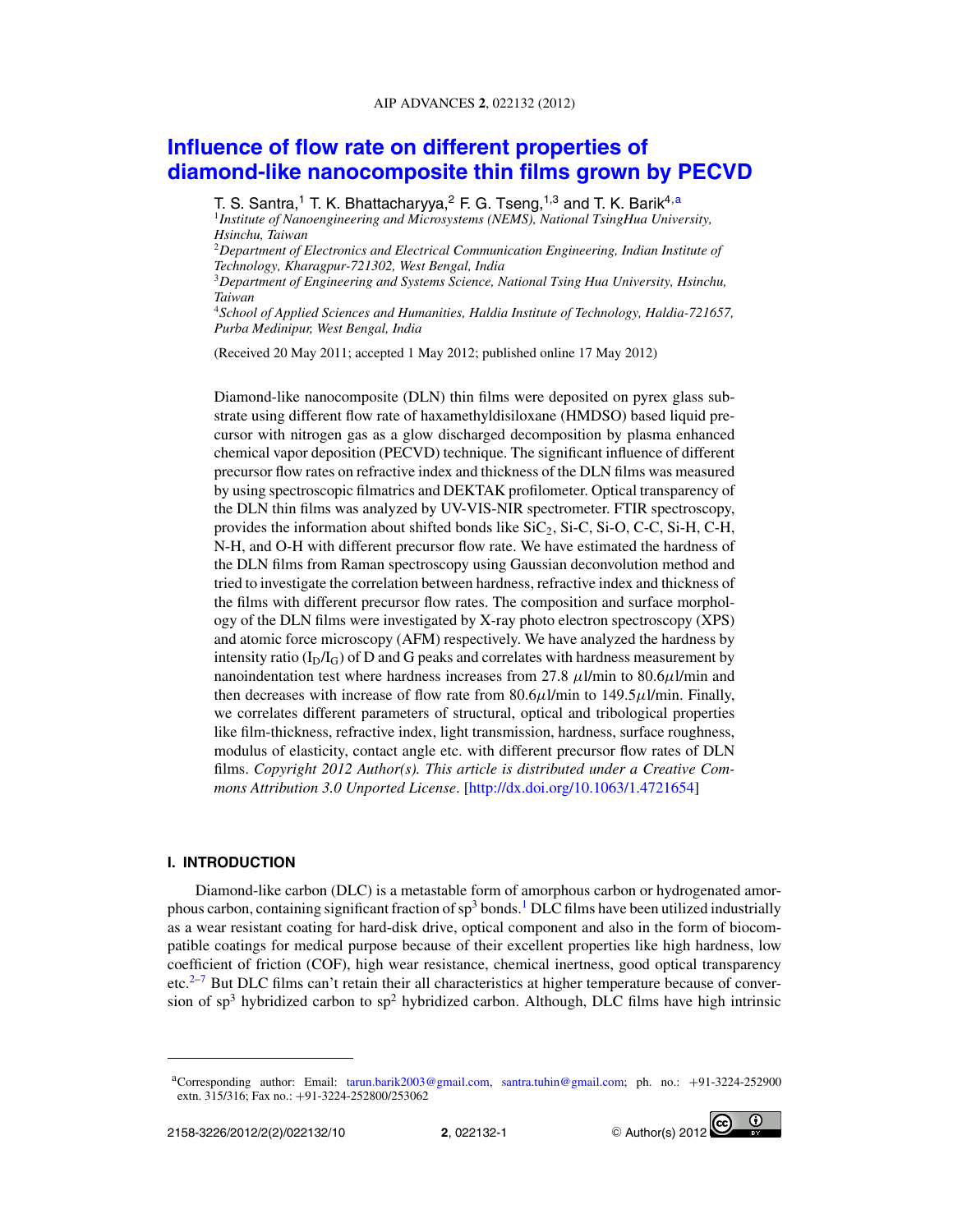compressive stress between the films and substrate, which generally provide the poor adhesion between film and substrate.

Now a days, researchers are giving much more attention to develop new kind of thin films like diamond-like nanocomposite (DLN) compared to DLC thin films. DLN film consists of diamondlike carbon bonds chemically stabilized by hydrogen atoms and quartz-like silicon bonds chemically stabilized by oxygen atoms in a pure amorphous structure. $8-10$  This films can be deposited by different techniques like plasma enhanced chemical vapor deposition, $9-12$  plasma assisted chemical vapor deposition, $13,14$  thermally activated chemical vapor deposition<sup>15</sup> etc. To achieve better film properties, researchers need to investigate the details parameters like precursor flow rate, chamber pressure, substrate temperature, which are very important for good quality microstructure of the films. The precursor flow rate of any chemical vapor deposition can affect the mechanical, structural and tribological properties of the films.<sup>16, 17</sup> Hence, this study can help to understand the appropriate films properties at different flow rate conditions. The nitrogen, hydrogen and oxygen content into the films can be varied with different flow rates, which can dramatically change the films properties.

In this article, we have mainly investigated the shifts of different band by FTIR and Raman analysis. X-Ray photoelectron spectroscopy provides different composition of the thin films and we correlate this composition with film-thickness, refractive index, hardness, modulus of elasticity, surface roughness, contact angles, light transmission capabilities etc. at different flow rate conditions. The DLN film preparation and the details about the characterization techniques have been discussed in section II. Section III focuses on the experimental results about the optical, structural and tribological properties of the films. Finally, in section IV, we have briefly recapitulated our observations.

## **II. EXPERIMENTAL DETAILS**

#### **A. DLN film preparation**

DLN films were deposited into pyrex glass substrate using hexamethayldisiloxane (HMDSO) based liquid precursor with nitrogen gas as a decomposition in glow discharge by plasma enhanced chemical vapor deposition (PECVD) technique. The molecular formula of HMDSO gas precursor is  $(CH_3)_3$ -Si-O-Si- $(CH_3)_3$ .<sup>10, 18</sup> This precursor is a organosilicon compound prepared by the hydrolysis of trimethylsilyl chloride. Initially, we have used standard cleaning process to clean the substrates (pyrex glass slides). At first the substrate was immerse in acetone for two minutes and then immerse in iso-propyl alcohol (IPA) for another two minutes. After that the substrate were rinsed in de-ionized (DI) water for three minutes and dried it by nitrogen blow. Next it was heated by hot plate at 120 ◦C for 5 minutes. The samples were further cleaned *in-situ* by argon plasma cleaning prior to DLN film deposition. For deposition of the films, we have used DC bias as well as RF bias voltage. For this DLN film deposition, we have used negative substrate bias of 650 volt for all samples by controlling the RF bias voltage. Substrate temperature was maintained at 250  $\degree$ C by flowing cold water through the substrate holder assembly. The arrangement provides a planetary motion to the substrate holder plate in order to ensure uniform thickness of the film. Some important deposition parameters are given below.

- i. Chamber pressure during growth:  $4 \times 10^{-4}$  Torr.
- ii. Deposition time: 1 hour for each sample.
- iii. RF power:  $2 \times 10^3$  Wm<sup>-2</sup>.
- iv. Precursor flow rates: varied from  $27.8\mu$ l/min to 149.5  $\mu$ l/min.

#### **B. DLN film characterization**

DLN film thickness and refractive index were measured by Filmatries and DEKTOK-3 profilometer, respectively. The transmission capability of the film was measured by UV-VIS-NIR spectroscopy (Jasco, V-670 spectrometer) with 400-2000 nm wavelength range. Contact angle of the DLN films was measured by dynamic contact angle analyzer (Edmund Scientific Co. N.J., USA). The structural change of the DLN films was determined by Fourier transform infrared spectroscopy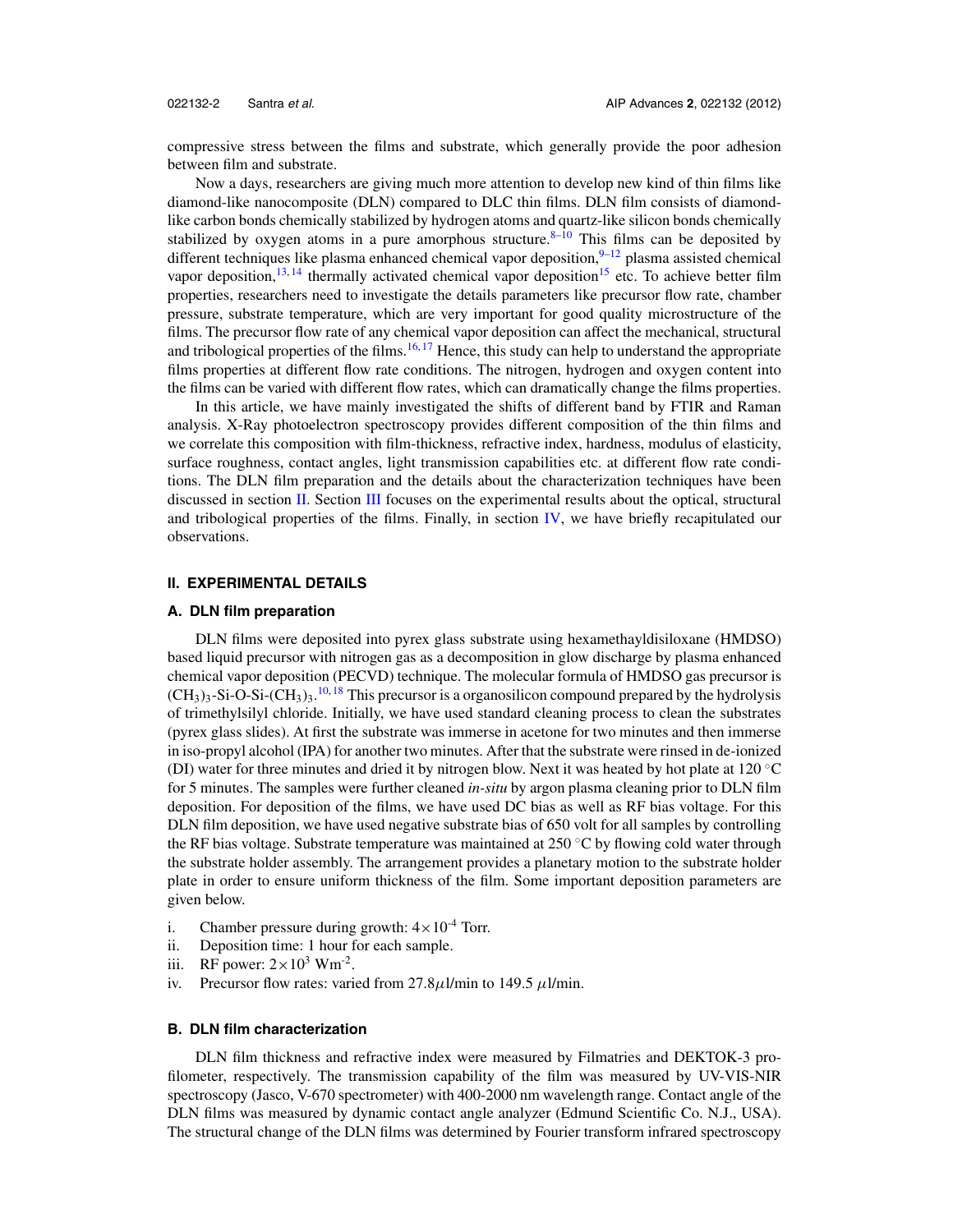

FIG. 1. Film thickness and refractive index variation with precursor flow rates of the DLN films deposited by PECVD technique.

(FTIR, Nexus 870) within 500-4000 cm-1 region. The Raman spectroscopy (Renishaw, LRM-1000B) with an argon ion laser source (50 mW power and green wavelength of 514.5 nm) was used to evaluate the material properties of the deposited DLN film within the wavenumber range 400-2000 cm<sup>-1</sup>. The Raman parameters like peak position, FWHM and intensity ratio  $(I_D/I_G)$  of D and G peaks (here D stands for disorder graphite band and G stand for asymmetrical single crystal graphitic band) of the DLN films, were estimated from the peak analysis using Gaussian line-shape deconvolution of Raman spectra.<sup>19</sup> The X-ray photoelectron spectroscopy (XPS) was carried out using ESCALAB MKII spectrometer,VG Scientific Ltd, U.K.). FTIR, Raman spectroscopy, XPS results conform to a large extent with structural model. $20,21$  The surface morphology of the DLN films was investigated by atomic force microscopy (Agilent 5500, LS Picoplus) with tapping mode operation. Hardness of the deposited film was measured by nanoindentation XP (MTS System Corporation). The indentation tests were performed using berkorich-type diamond tip under an applied load of 20 mN with 300 nm depth into the film surface.

#### **III. EXPERIMENTAL RESULTS AND DISCUSSIONS**

#### **A. Optical properties**

Dimond-like nanocomposite (DLN) thin films, comprises the networks of hydrogenated amorphous carbon (a-C:H) and oxygenated amorphous silicon (a-Si:O), which we already proof in our previous articles.9, <sup>10</sup> In this article, we have mainly concentrated on material properties at different flow rates. In our experiment, we have studied a group of samples with different flow rates of hexamethayldisiloxane (HMDSO) based liquid precursor deposited by PECVD technique. From these samples, we have studied in details of five samples with different flow rates with their different properties. The flow rates dependent refractive index and thickness are given below in Fig. 1. From this figure, the thickness of the films slowly increases with the flow rates from 27.8  $\mu$ l/min to 80.6  $\mu$ l/min. After that thickness increases very sharply from 80.6  $\mu$ l/min to 112.7  $\mu$ l/min and then thickness is almost constant value with increase of the flow rates from 112.7  $\mu$ l/min to 149.5  $\mu$ l/min. In the beginning the refractive index decreases with increase of the flow rates from 27.8  $\mu$ l/min to 80.6  $\mu$ l/min and then increases continuously with increase of the flow rate from 80.6  $\mu$ l/min to 112.7  $\mu$ l/min. After that flow rates decreases slowly from 112.7  $\mu$ l/min to 149.5  $\mu$ l/min. From Fig. 1 we have observed that the refractive index increases sharply with increase of thickness from 80.6  $\mu$ l/min to 112.7  $\mu$ l/min flow rate and both the parameters decreases slowly from 112.7  $\mu$ l/min to 149.5  $\mu$ l/min.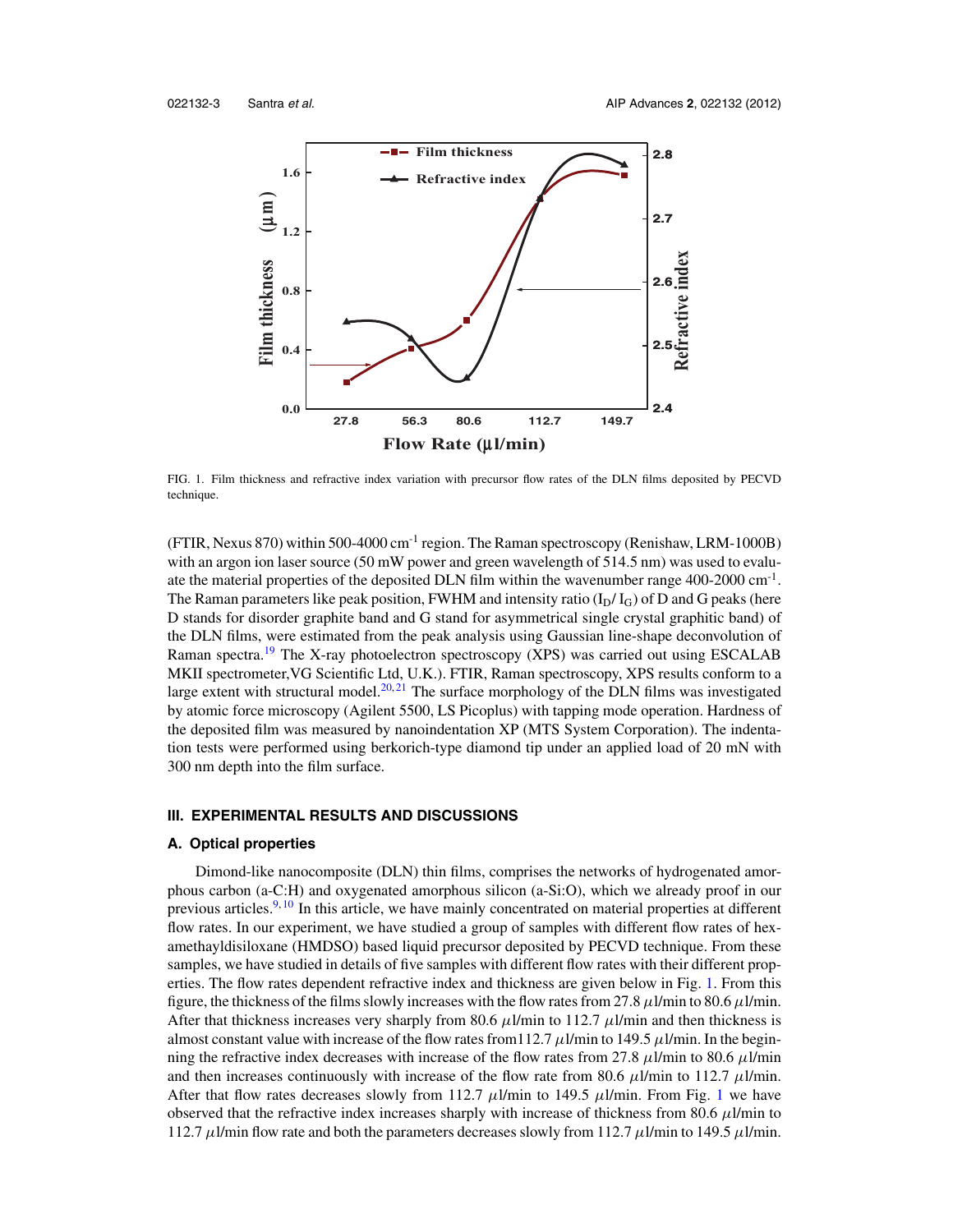

FIG. 2. UV-VIS-NIR spectra for light transmission through the DLN films with different flow rates ( $\mu$ l/min) (a) 27.8 (b) 56.3 (c) 80.6 (d) 112.7 (e) 149.5.

| Precursor flow rate $(\mu l/min)$ | Light transmission $(\%)$ | Wavelength range (nm) | Average transmission $(\%)$ |
|-----------------------------------|---------------------------|-----------------------|-----------------------------|
| 27.8                              | $80 - 90 \%$              | $1100 - 2000$ nm      | 86                          |
| 56.3                              | $80 - 96\%$               | $1020 - 2000$ nm      | 90                          |
| 80.6                              | $80 - 92\%$               | $680 - 2000$ nm       | 94                          |
| 112.7                             | $80 - 93\%$               | $667 - 2000$ nm       | 93                          |
| 149.5                             | $80 - 93\%$               | $590 - 2000$ nm       | 93                          |

TABLE I. Optical transmission of DLN films at different precursor flow rates using UV-VIS-NIR spectroscopy.

Fig. 2 demonstrated the light transmission capability of the DLN films with different flow rates and we summarized the average light transmission capability (we took transmission values at different position of the wavelength range and average it for every samples) with different flow rates in Table I. At the beginning, the light transmission capability was  $86\%$  with 27.8  $\mu$ l/min flow rate and the wavelength range was 1100-2000 nm for optical transmission. After increase of flow rates from 27.8  $\mu$ l/min to 80.6  $\mu$ l/min, the light transmission capability increases to 94% with increase of wavelength range (680-2000 nm). Then light transmission slightly decreases (93%) from flow rate 80.6  $\mu$ I/min to 112.7  $\mu$ I/min and finally the transmission remains constant (93%) upto 149.5  $\mu$ I/min. But wavelength rage increases continuously (e.g. 590-2000 nm, at 149.5  $\mu$ l/min). At higher flow rate, the transmission capability is higher (at  $80.6 \mu l/min$ ,  $94\%$ ) compared to lower flow rate (at 27.8  $\mu$ l/min, 86%), because it might be due to more oxygen and silicon content with less nitrogen content into the DLN films (see composition analysis by XPS). Finally, at flow rate 149.5  $\mu$ l/min, the optical transparency becomes 93% with larger wavelength range about 590-2000 nm, because of less carbon content into the films.<sup>22</sup>

## **B. Structural properties**

The structural characteristics were observed by the analysis of FTIR spectroscopy. This technique is a well known phenomenon for investigating the bond structure of atoms by using the IR absorption spectrum which is related to vibration of atoms.<sup>23</sup> FTIR spectra of DLN films with different precursors flow rates are shown in Fig. 3. From this structural analysis we have observed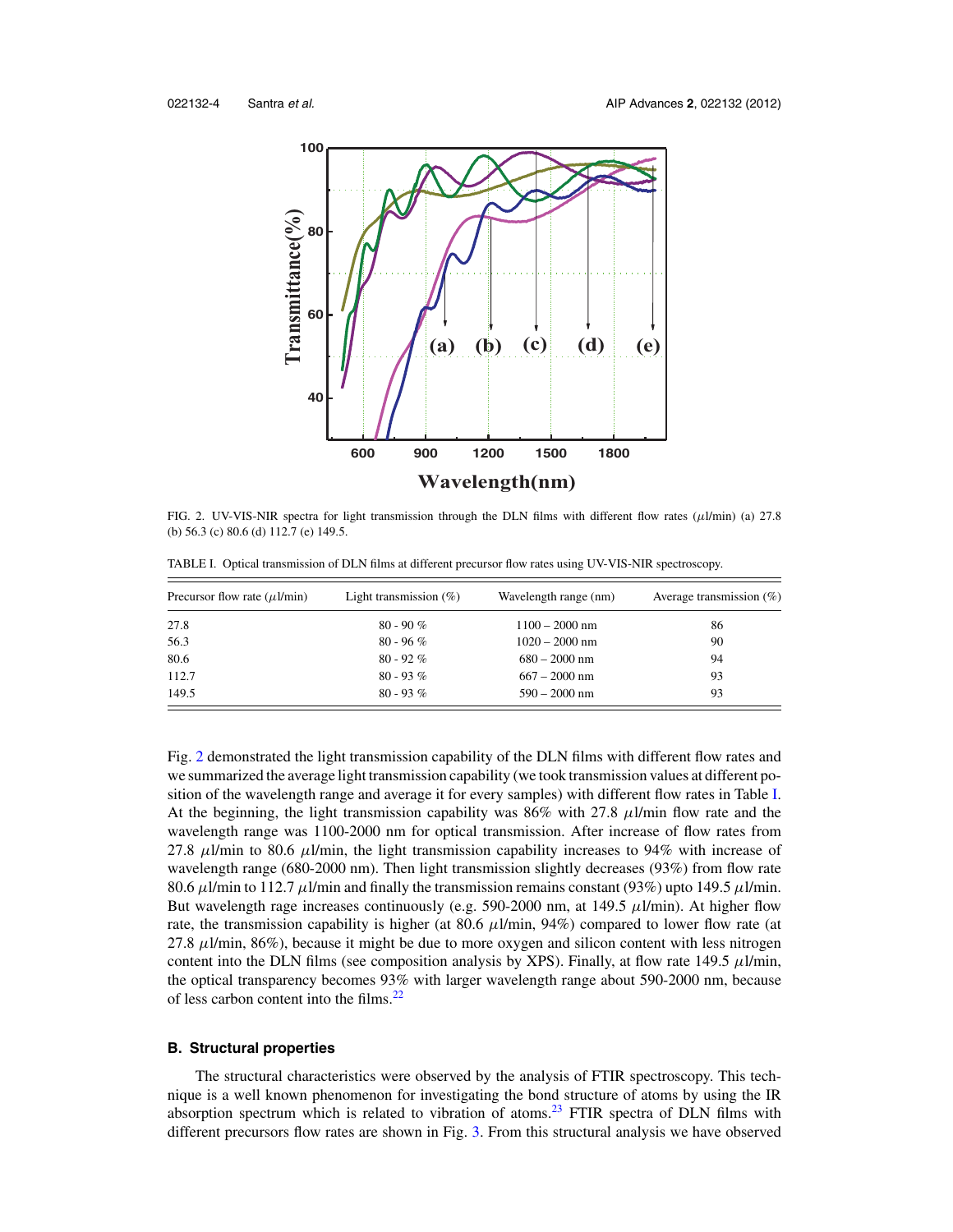

FIG. 3. FTIR spectra of the DLN films with different flow rates ( $\mu$ l/min) (a) 27.8 (b) 56.3 (c) 80.6 (d) 112.7 (e) 149.5.

| TABLE II. Vibrational frequencies of the DLN films with different precursor flow rates using FTIR spectroscopy. |  |  |  |
|-----------------------------------------------------------------------------------------------------------------|--|--|--|
|                                                                                                                 |  |  |  |

| <b>Flow Rate</b><br>$(\mu l/min)$ | SiC <sub>2</sub><br>$\rm (cm^{-1})$ | $Si-C$<br>$\rm (cm^{-1})$ | $Si-O$<br>$\rm (cm^{-1})$ | $C-C$<br>$\rm (cm^{-1})$ | $Si-H$<br>$\rm (cm^{-1})$ | $C-H$<br>$(cm^{-1})$ | $N-H$<br>$\rm (cm^{-1})$ | $O-H$<br>$(cm^{-1})$ |
|-----------------------------------|-------------------------------------|---------------------------|---------------------------|--------------------------|---------------------------|----------------------|--------------------------|----------------------|
| 27.8                              | 620                                 | 766                       | 910                       | 1557, 1698               | $2202^*$                  | 2852, 2921           | 3628                     | 3748                 |
| 56.3                              | 616                                 | 763                       | 885                       | 1473, 1660               | $2178*$                   | 2852, 2911           | 3630                     | 3724                 |
| 80.6                              | 598                                 | 756                       | 879                       | 1471, 1613               | $2102*$                   | 2850, 2916           | 3627                     | 3703                 |
| 112.7                             | 604                                 | 764                       | 899                       | 1532, 1698               | $2160*$                   | 2850, 2919           | 3628                     | 3747                 |
| 149.5                             | 608                                 | 768                       | 906                       | 1539, 1700               | $2165*$                   | 2850, 2920           | 3629                     | 3743                 |

\*Very weak peak

that the DLN films mainly consists of  $SiC<sub>2</sub>$ ,  $Si-C$ ,  $Si-H$ ,  $Si-O$ ,  $C-C$ ,  $C-H$ ,  $N-H$  and  $O-H$  stretching bonds. In Fig. 3, a narrow symmetric peak of  $SiC_2$  appears at the wavenumber range of 608-620 cm<sup>-1</sup> with different flow rates condition. The asymmetric Si-C stretching and rocking of  $CH<sub>3</sub>$  group appears at 766-768 cm<sup>-1</sup> is due to Si-(CH<sub>3</sub>)<sub>3</sub> vibrations.<sup>9, 10</sup> The Si-O (Si-O-H) stretching appears at the range of 906-910 cm<sup>-1</sup> with different flow rates and a very weak  $C=C$  stretching peak appears at 1560 cm<sup>-1</sup>, which indicates non graphite bonding of carbon.<sup>24</sup> We have observed very week Si-H absorbance band which appears at the range of 2160-2202 cm<sup>-1</sup> region. The Si-H stretching suggests that silicon is surrounded by some organic environment rather that incorporated in a silicon oxide network.<sup>25, 26</sup> The  $CO_2$  vibration occurs at the 2280-2400 cm<sup>-1</sup> region due to atmospheric presence of carbon during the experiment. The C-H stretching bands appear at the rage of 2850-2919 cm<sup>-1</sup>, which is very importance for DLN structural characterization. These types of vibrations included  $C-H_2$  (symmetric),  $C-H_3$  (symmetric),  $C-H_2$  (asymmetric) and  $C-H_3$  (asymmetric) stretching bands respectively. The N-H and O-H vibrations of the DLN films with different flow rates appears at the range of 3627-3629 cm<sup>-2</sup> and 3703-3748 cm<sup>-2</sup> regions, respectively. This type of vibration appears due to H and O content into the DLN films. The existence of N-H bond in the DLN films due to use of nitrogen decomposition in the glow discharge during film deposition.<sup>27</sup> Table II describes the details about peak vibrations of different bonding structures. However, this peak shifting needs more experimental verification in future for structural confirmation which are presenting now in our current article. Because of FTIR spectroscopy can give slightly peak shifting during different time to time experiment with same sample. Here we demonstrate the peak shifting with larger order of magnitude which we got during our experiment. In this table, the stretching bond of  $SiC_2$ ,  $Si-C$ ,  $Si-O$ ,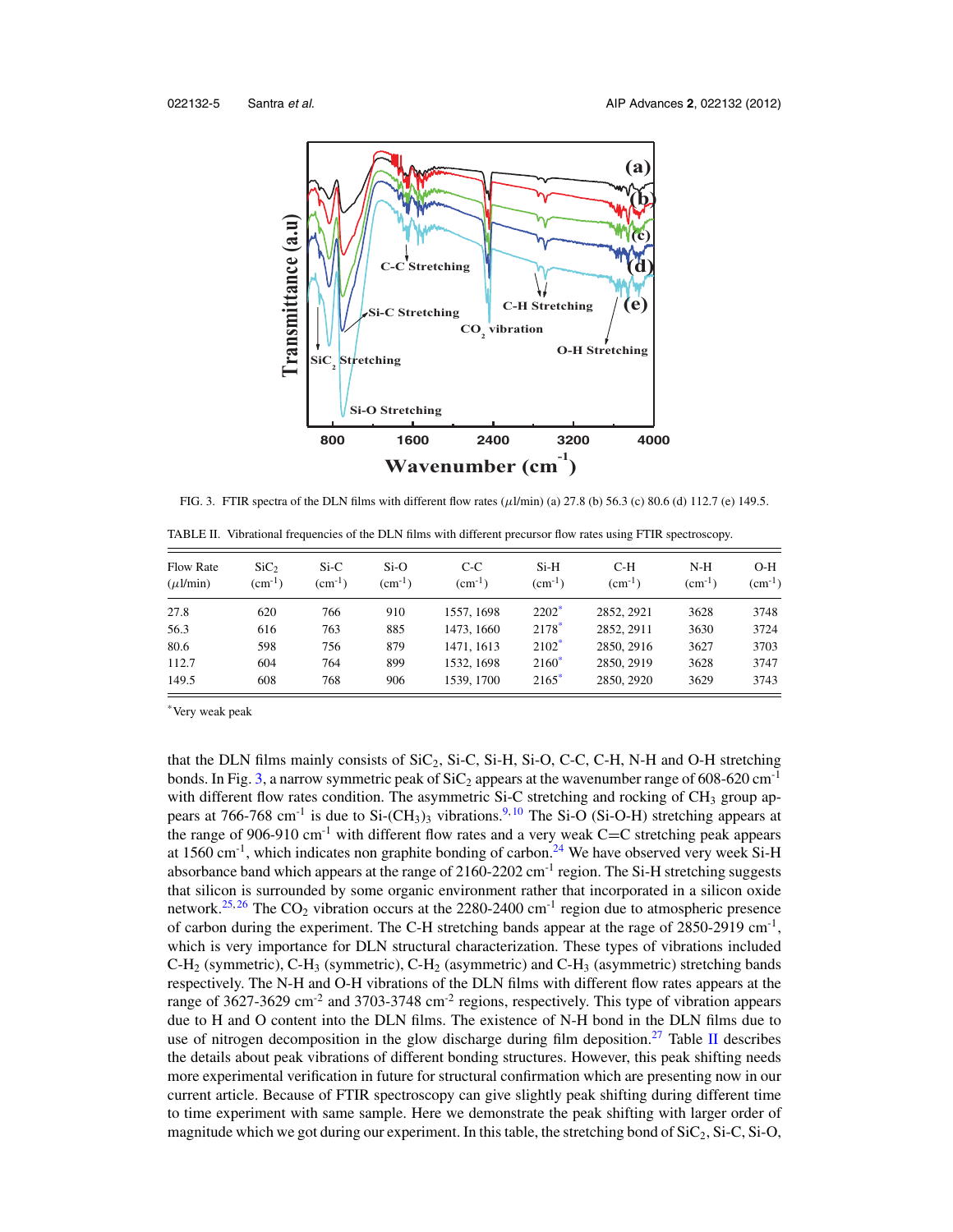

FIG. 4. Raman spectra of DLN films with different flow rates  $(\mu\text{l/min})$  (a) 27.8 (b) 56.3 (c) 80.6 (d) 112.7 (e) 149.5.

C-C, Si-H and O-H stretching continuously decreases with flow rate from 27.8  $\mu$ l/min to 80.6  $\mu$ l/min and after that the wavenumber increases with continuous increase the flow rates from 80.6  $\mu$ l/min to 149.5  $\mu$ l/min. However the wavenumber for N-H stretching is almost same with increase of the flow rate. For C-H stretching, we found two very broad peaks mainly at and  $2911-2921$  cm<sup>-1</sup> region. Where the wavenumber shift for first peak  $(2850-2852 \text{ cm}^{-2})$  are almost same for every samples but for second peak, the wavenumber decreases with increase flow rate from 27.8  $\mu$ l/min to 56.3  $\mu$ l/min and then the wavenumber increases with increase the flow rate from 56.3  $\mu$ l/min to 149.5  $\mu$ l/min. This bond shifts due to change of film composition with different flow rates (see XPS analysis). In this structural analysis, we have confirmed that, bond stretching wavenumber is minimum for every samples at flow rate 80.6  $\mu$ l/min, which indicates the better film quality such as better hardness, surface roughness and modulus of elasticity(explain later in table-V). The C-H and Si-H bonds have confirmed that the films contains a-C:H and a-Si:O networks within the DLN films structure. The low compressive stress of the DLN films may be due to the incorporation of the nanoparticles into a-C:H and a-Si:O networks. $9,10,28$ 

The first order Raman spectra of DLN films with different flow rates are shown in Fig. 4. The spectra mainly consist of two broad bands around  $1365-1400$  cm<sup>-1</sup> and  $1534-1557$  cm<sup>-1</sup> with different precursor flow rates. These spectra are usually characterized by disorder graphite band (D band) and asymmetrical single crystal graphitic band (G band). From this Raman spectroscopy, we can analyze the state of carbon, because its sensitivity to the changes in translation symmetry. The carbon content within DLN films is in the form of  $sp<sup>2</sup>$  and  $sp<sup>3</sup>$  phase. The G band is attributed to C-C bond stretching vibration of all pair of  $sp^2$  hybridized carbon in both ring and chains of graphite layer for single crystalline graphite structure. While D band attributed well localized  $sp<sup>2</sup>$  bonded cluster as a breathing mode of hexagonal ring form graphitic structure within DLN network.<sup>9,29-34</sup> For any carbon based material, the  $sp<sup>3</sup>$  fraction is important parameter to investigate the mechanical properties of the films. The peak position and width of D and G bands and the intensity ratio of D and G peaks are well known characterization for hydrogenated and poor hydrogen free DLC based films.<sup>35, 36</sup> Tamor and *et al.* suggested that, the increase of concentration of  $sp<sup>3</sup>$  carbon in the films induces the shift of the G band to the lower wavenumbers.<sup>36</sup> According to Richter and *et al.*, the shift of the G band due to the alteration of the force constant associated with variation of the  $sp<sup>3</sup>$  bonded fraction.<sup>37</sup> Again, Beeman *et al.* suggested that G band shifts in the lower frequency due to increase of  $sp<sup>3</sup>$  bonded atomic sites in amorphous carbon films.<sup>38</sup> The intensity and position of D and G peaks generally related with the ratio of  $sp^3:sp^2$ . This ratio can determine the mechanical and electrical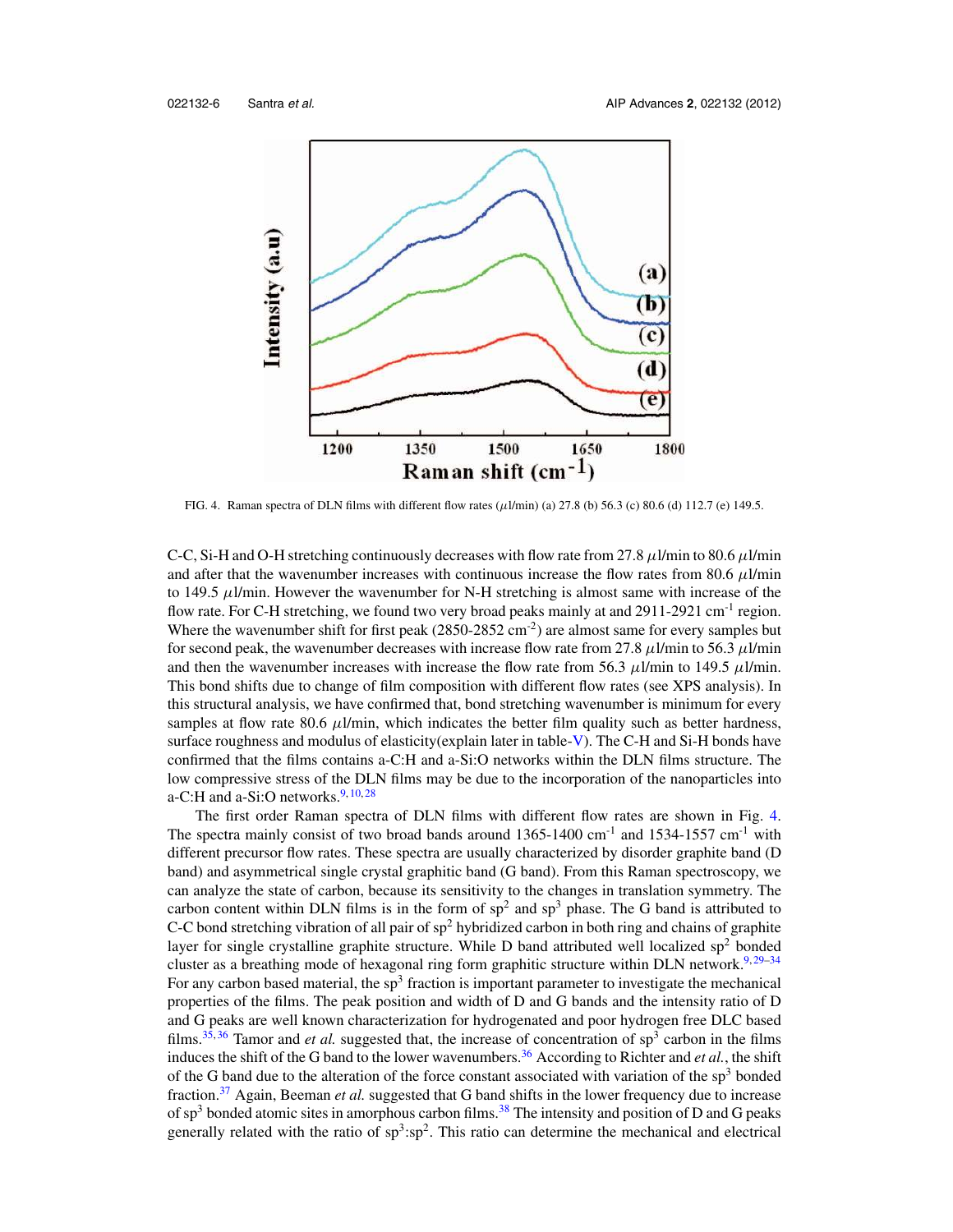| TABLE III. Gaussian analysis of Raman spectra of DLN films with different precursor flow rates by non-linear curve fitting |  |  |  |
|----------------------------------------------------------------------------------------------------------------------------|--|--|--|
| method (where, $\omega$ : peak position, $\Gamma$ : FWHM, I: integrated intensity).                                        |  |  |  |

| Flow Rate $(\mu l/min)$ | $\omega_{\rm D}$ (cm <sup>-1</sup> ) | $\Gamma_{\text{D}}$ (cm <sup>-1</sup> ) | $\omega$ <sub>G</sub> (cm <sup>-1</sup> ) | $\Gamma$ <sub>G</sub> (cm <sup>-1</sup> ) | $I_D/I_G$ |
|-------------------------|--------------------------------------|-----------------------------------------|-------------------------------------------|-------------------------------------------|-----------|
| 27.8                    | 1377                                 | 238                                     | 1547                                      | 108                                       | 1.62      |
| 56.3                    | 1379                                 | 268                                     | 1536                                      | 127                                       | 1.35      |
| 80.6                    | 1365                                 | 181                                     | 1534                                      | 137                                       | 0.76      |
| 112.7                   | 1390                                 | 263                                     | 1546                                      | 119                                       | 2.00      |
| 149.5                   | 1400                                 | 259                                     | 1557                                      | 123                                       | 2.15      |



FIG. 5. Relationship between hardness and G peak position with different flow rate conditions DLN films.

properties of any diamond related films. The intensity ratio of D and G peaks  $(I_D/I_G)$  and full width half maxima (FWHM) are used as graphitization indices of the structure of carbon materials. Table III shows the peak position ( $\omega$ ), FWHM (Γ) and intensity ratio (I<sub>D</sub>/I<sub>G</sub>) in grater details of Gaussian deconvolution analysis of Raman spectroscopy. The  $I<sub>D</sub>/I<sub>G</sub>$  ratio can control the physical properties of the diamond films. As we know that the  $I_D/I_G$  ratio increases due to defect of graphitic lattice into the films, that means  $sp^2$  phase will increase into the films which indicates the phase transformation of disordered diamond-like structure to ordered single crystal graphitic structure.<sup>39–41</sup> The intensity ratio decreases (1.62 $\rightarrow$ 0.76) continuously from 27.8  $\mu$ l/min to 80.6  $\mu$ l/min and its increases (0.76 $\rightarrow$ 2.15) continuously from 80.6  $\mu$ l/min to 149.5  $\mu$ l/min. The (I<sub>D</sub>/I<sub>G</sub>) becomes minimum (0.76) at 80.6  $\mu$ l/min flow rate. At this flow rate the concentration of  $sp<sup>3</sup>$  content of the films is much higher compared to another flow rates. It means disorder diamond phase is much more during this flow rate compared to sp<sup>2</sup> based single crystalline graphitic layer. So at 80.6  $\mu$ l/min flow rate, the hardness will be high (13GPa, see table V). For 149.5  $\mu$ l/min, I<sub>D</sub>/I<sub>G</sub> ratio becomes higher (2.15) compare to any other flow rates which indicates the hardness is lower (6 GPa, see table V) in our experimental process. Fig. 5 shows the relationship between G peak position and hardness with different precursor flow rates of the DLN films. From this figure, it is clear that, when hardness of the films increases then shift of G peak decreases and when hardness decreases, then G peak shift increases.

The X-ray photoelectron spectroscopy (XPS) was applied for the investigation of the film surface composition of the DLN films. The experiment was performed for the binding energy from 0-1000 eV. Table IV shows the details about the concentration of different composition of DLN films with different precursor flow rates. From this table, the carbon content within the films decreases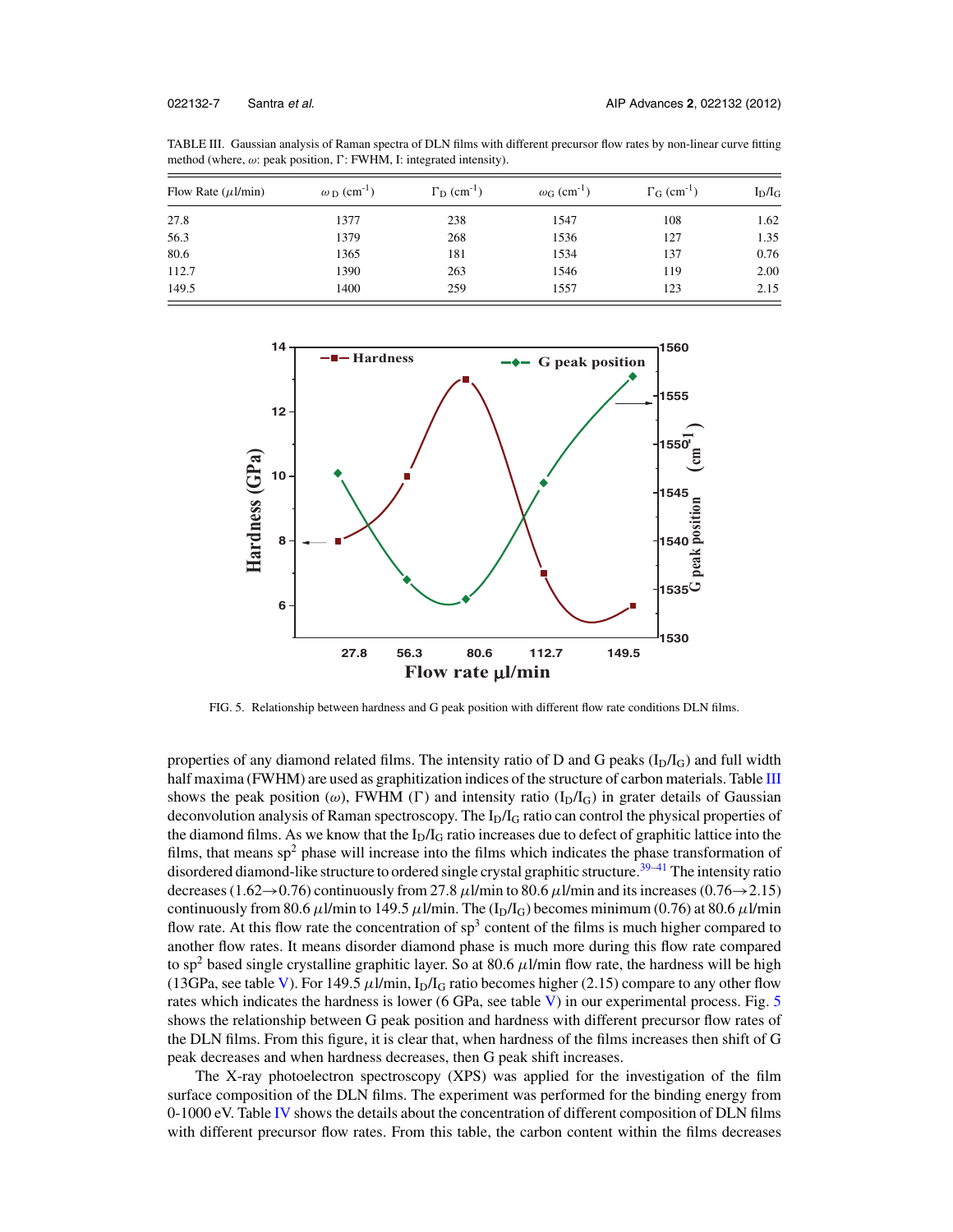| Flow rate $(\mu l/min)$ | $\%$ of C | $%$ of Si | $\%$ of O | $\%$ of N |
|-------------------------|-----------|-----------|-----------|-----------|
| 27.8                    | 47.70     | 40.20     | 6.20      | 5.90      |
| 56.3                    | 46.99     | 42.20     | 6.66      | 4.15      |
| 80.6                    | 45.86     | 45.45     | 6.98      | 1.97      |
| 112.7                   | 43.80     | 41.48     | 5.87      | 8.85      |
| 149.5                   | 41.80     | 36.40     | 5.57      | 16.23     |

TABLE IV. Percentage of film composition with different precursor flow rates as determined by XPS analysis.



FIG. 6. AFM images of the DLN films (a) with out DLN coted pyrex glass slide. (b)-(f) DLN films with different flow rates ( $\mu$ l/min) (b) 27.8 (c) 56.3 (d) 80.6 (e) 112.7 (f) 149.5 [Scanning area for all image = 4  $\mu$ m × 4  $\mu$ m].

continuously with increase the flow rates from 27.8  $\mu$ l/min to 80.6  $\mu$ l/min. The concentration of silicon and oxygen increases continuously from the flow rate 27.8  $\mu$ l/min to 80.6  $\mu$ l/min and then decreases with increase the flow rate from 80.6  $\mu$ l/min to149.5  $\mu$ l/min. This increase of silicon content can improve the adhesion strength, reduce the internal stress of the films and improve the friction coefficient of the DLN films. $42,43$  Silicon containing film may shows hydrophilic surface for the presence of silicon hydroxyl compounds with water molecules in environment. The nitrogen content of the DLN films decreases continuously from 27.8  $\mu$ l/min to 80.6  $\mu$ l/min and then increases rapidly from 80.6  $\mu$ l/min to 149.5  $\mu$ l/min flow rate. The increase of nitrogen content into the film can decrease the hardness, $22$  but increase the silicon and oxygen content into the films can increase the hardness of the films.<sup>44,45</sup>

# **C. Tribological properties**

The tribological properties of the DLN films were investigated by atomic force microscopy (AFM), nanoindentation test, and contact angle measurement technique. The surface morphologies of DLN films were analyzed by using atomic force microscope (AFM). Fig. 6 shows the three dimensional (3D) image of DLN films with different precursor flow rates. In this figure, sample (a) shows the surface morphology of clean pyrex glass substrate without DLN coated films where as samples (b)-(f) show the surface morphologies of DLN films with different precursor flow rates. Initially the surface roughness of DLN films is quite high (18.91 nm at flow rate 27.8  $\mu$ I/min). But with increase of the flow rates, the surfaces become quite smooth from 27.8  $\mu$ l/min to 80.6  $\mu$ l/min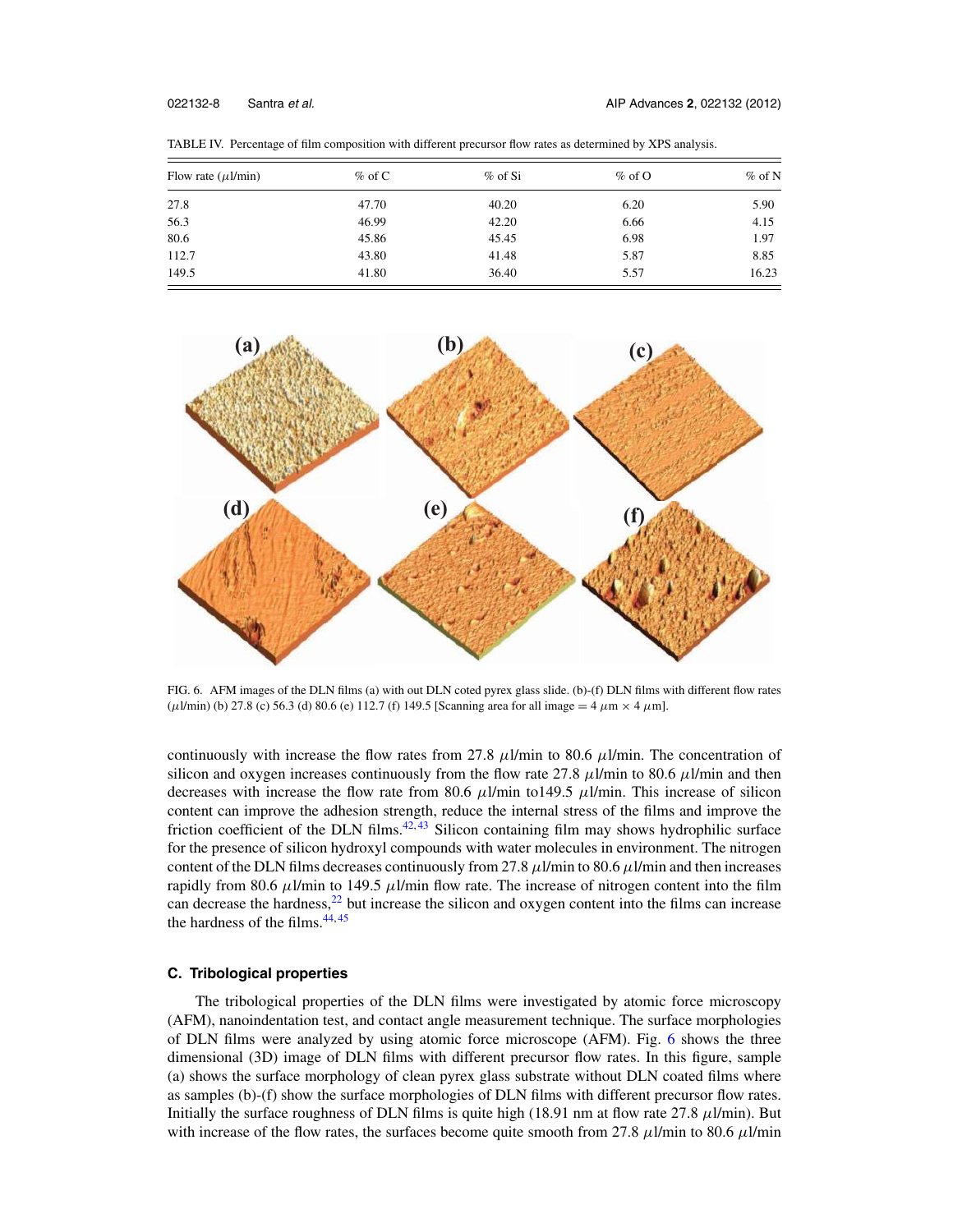| Flow rate<br>$(\mu l/min)$ | Surface<br>Roughness (nm) | Average<br>roughness (nm) | Contact angle<br>$(\text{deg})$ | Hardness<br>(GPa) | Modulus of<br>elasticity (GPa) |
|----------------------------|---------------------------|---------------------------|---------------------------------|-------------------|--------------------------------|
| 27.8                       | 18.91                     | 15.31                     | 41.52                           | 8                 | 86                             |
| 56.3                       | 12.64                     | 10.02                     | 36.44                           | 10                | 92                             |
| 80.6                       | 7.45                      | 6.34                      | 30.22                           | 13                | 109                            |
| 112.7                      | 21.04                     | 18.03                     | 48.38                           |                   | 88                             |
| 149.5                      | 25.2                      | 23.34                     | 74.00                           | 6                 | 85                             |

TABLE V. Tribological properties of DLN films with different flow rates.

(see Figs. 6(b)–6(d)), after that the surface roughness again increases with increase of the flow rates from 80.6  $\mu$ l/min to 149.5  $\mu$ l/min (see Figs. 6(d)–6(f)). This increase of surface roughness might be due to the increase of silicon and oxygen content into the films (from the XPS study).<sup>44,45</sup> We have measured hardness, modulus of elasticity and contact angle of DLN films with different precursor flow rates. Table V shows the details about surface roughness, average roughness, hardness, modulus of elasticity and contact angle measurement with different precursor flow rates. As we compare Table IV and Table V, the hardness and modulus of elasticity are increased from 27.8  $\mu$ I/min to 80.6  $\mu$ l/min due to increase of silicon and oxygen content but decrease of nitrogen and carbon content into the films. Again from 80.6  $\mu$ l/min to 149.5  $\mu$ l/min the hardness and modulus of elasticity decreases due to increase of nitrogen and decrease of silicon and oxygen content into the films. The increase of silicon content (from 27.8  $\mu$  l/min to 80.6  $\mu$  l/min) may increase the sp<sup>3</sup> fraction of the films by Raman spectroscopic analysis.<sup>46</sup> The maximum hardness and modulus of elasticity of the DLN films were 13 GPa and 109 GPa at flow rate 80.6  $\mu$ l/min, where we found maximum silicon and oxygen content with less nitrogen content compare to any other flow rates. The surface contact angle is less (30.22 $^{\circ}$ ) at the flow rate 80.6  $\mu$ l/min. This indicates that the film surface have more hydrophilic nature at flow rate 80.6  $\mu$ l/min and after that contact angle increases continuously. The surface roughness decreases (7.45 nm) with decrease of contact angle (30.22°) and its increases (18.91 nm at flow rate 27.8  $\mu$ I/min with contact angle 41.52 $^{\circ}$  and 25.2 nm at flow rate 149.5  $\mu$ I/min with contact angle  $74^\circ$ ) with increase of contact angle (see table V).

### **IV. CONCLUSIONS**

Diamond-like nanocomposite (DLN) thin films have been deposited on pyrex glass substrate using hexamethyldisiloxane (HMDSO) based liquid precursor by PECVD technique. The thickness and refractictive index of the films increase with the increase of the flow rates from  $80.6\mu$ l/min to 112.7  $\mu$ *l*/min and then they decrease slowly from 112.7  $\mu$ *l*/min to 149.5  $\mu$ *l*/min. The optical transparency of the films was maximum (94%) due to more oxygen and silicon content with less nitrogen content into the films at 80.6  $\mu$ *l*/min. The transmission wavelength becomes larger (590-2000 nm) at 149.5  $\mu$ l/min due to less carbon content within the films. FTIR spectroscopy shows that the DLN films have  $SiC_2$ ,  $Si-C$ ,  $Si-O$ ,  $C-C$ ,  $Si-H$ ,  $C-H$ ,  $N-H$  and  $O-H$  bonds with different peak position which decreases with increase of flow rate from 27.3-80.6  $\mu$ l/min, and then increases again with increase the flow rates except N-H stretching. From Gaussian deconvolution method, the intensity ration  $(I_D/I_G)$  increases at 149.5 $\mu$ l/min due to increase of nitrogen and decrease of carbon contents into the films as a result, hardness and elastic modulus were decreased. From XPS composition analysis, we have found that the carbon content into the films decreases continuously but silicon and oxygen content increases continuously from 27.8  $\mu$ *l*/min to 56.6  $\mu$ *l*/min, and then decreases with increase of flow rate (149.5  $\mu$ l/min). The increase of silicon content leads to increase of sp<sup>3</sup> fraction of carbon into the DLN films. As a result it helps to increase the hardness and modulus of elasticity of the films at  $80.6\mu$ l/min. Also the increase of silicon at  $80.6\mu$ l/min, can improve the adhesion properties and reduces the internal stress of the films. The results also show that much more oxygen content into the films improves the films quality (at 80.6  $\mu$ l/min) but due to the increase of nitrogen content, film quality decreases sharply (at 149.5  $\mu$ l/min). The surface roughness (7.45nm) and surface contact angle (30.22 $^{\circ}$ ) become minimum at 80.6  $\mu$ l/min precursor